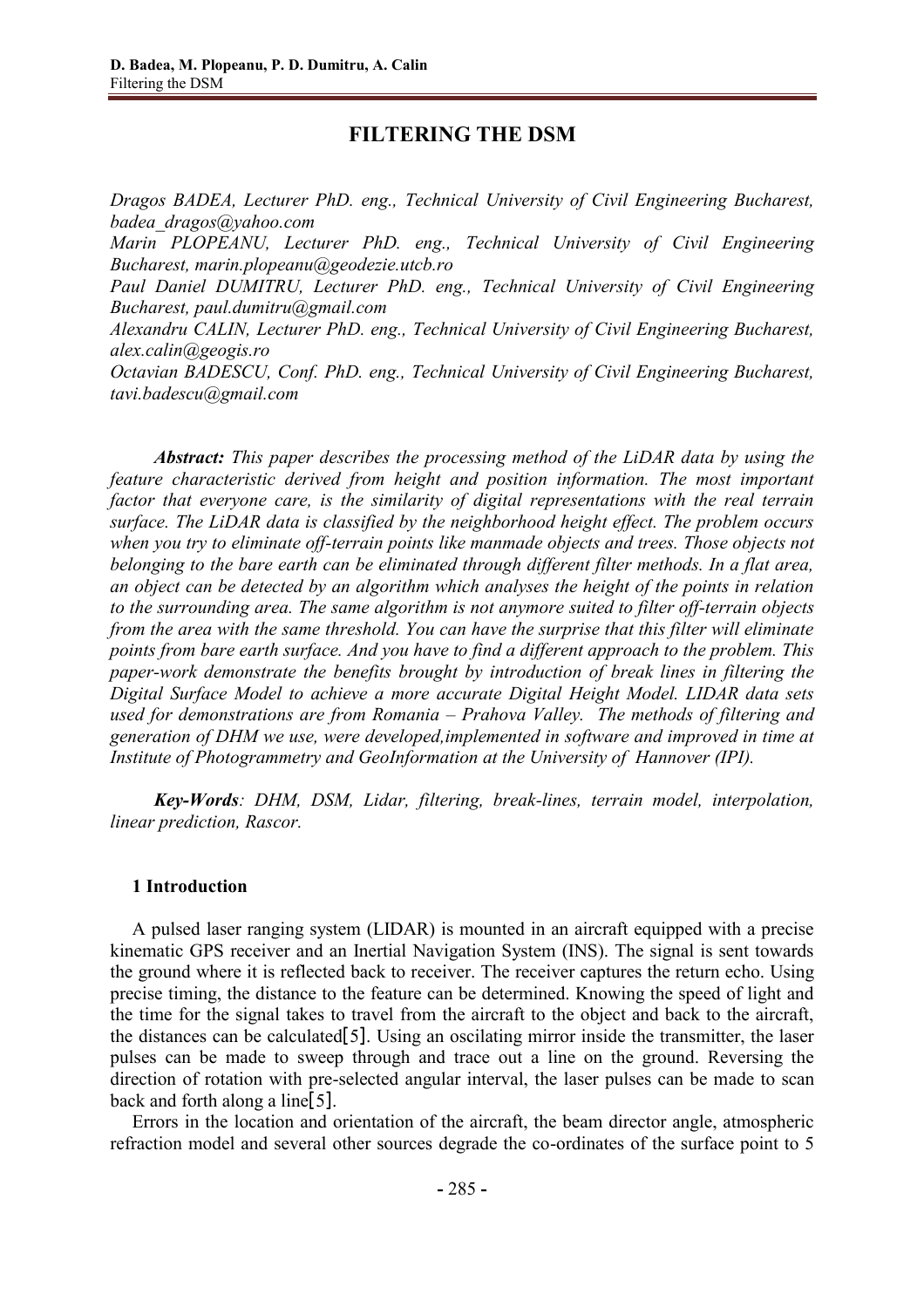to 10 centimetres . An accuracy validation study showed that Lidar has the vertical accuracy of 10-20 centimetres and the horizontal accuracy of approximately 1 meter[6].

After that the point coordinate  $X$ ,  $Y$ ,  $Z$  is obtained by analyzing the position, attitude, distance and projection transformation. Since this data includes many Non Surface Objects such as buildings, trees and cars, the classification is needed in various applications  $[4]$ .

This classification is called the filtering process of LiDAR data.

The purpose of this research is to extract DSM (Digital Surface Model) from LiDAR data.

Sometimes the raw data itself is called DSM and sometimes not. In this paper, DSM is defined as following to eliminate complications.

DSM = DHM + Non Surface Objects

DHM (Digital Height Model)

In other words, DSM is the model that includes existing terrain and non-surface objects (e.g. trees, buildings, cars etc.).

This research proposes a method that processes the raw data itself by using the concept of combining the clasification and filtering processes into one, also having the posibility to use semi-automatic detected break lines[3].

### **2 Obtaining DHM from Lidar data**

Points located outside the bare terrain surface can be eliminated through a lot of filtering methods, but a special atention should be paid in order not to eliminate real terrain located points, which can be easily mistaken as located on man made objects. As an example, sudden change of terrain slope can be mistaken for a building roof. As a result, of the first processing of LIDAR data set, the listing is obtained :

| 352610.000 | 289170.000 | 126.394 |  |
|------------|------------|---------|--|
| 352660.000 | 289170.000 | 125.820 |  |
| 352710.000 | 289170.000 | 125.241 |  |
| 352760.000 | 289170.000 | 123.333 |  |
| 352810.000 | 289170.000 | 123.333 |  |
| 352860.000 | 289170.000 | 123.267 |  |
| 352910.000 | 289170.000 | 123.197 |  |
| 352960.000 | 289170.000 | 121.470 |  |
| 353010.000 | 289170.000 | 121.470 |  |
| 353060.000 | 289170.000 | 120.748 |  |
| 353110.000 | 289170.000 | 120.026 |  |
| 353160.000 | 289170.000 | 120.412 |  |
| 353210.000 | 289170.000 | 120.412 |  |
| 353260.000 | 289170.000 | 120.412 |  |
| RERRIA ANA | 280170.000 | 120.400 |  |
|            |            |         |  |

LIDAR data set contains also a great number of points not located on real terrain surface. All these data represent the Digital Model of Reflective Surface (MDSR). In many studies we only need the Digital Height Model (DHM) which can be obtained after a filtering process. Automatic DSM filtering is an important research topic and have been studied by : Petzold et al. (1999) noted that filtering can be done by applying minimum filter iteratively by changing filter size.

Axelsson (2000) uses TIN. Lohman et al. (2000) use dual-rank-filtering. Vosselman (2000) uses slope as criteria. Briese and Pfeifer (2001) use hierarchical approach, Karsten Jacobsen is using a combination of geometric tests together with linear prediction. [2]

General conclusion is that we need the additional terrain information. In addition to LIDAR data, all geomorphological structures are gathered through clasical photogrametric methods. These elements are considerated important in modeling process for medium and small study areas. Particulary to river banks, lake beaches, dams, mountain peaks, bottom valey, etc. As a general fact, in areas where the LIDAR density is not satisfactory and such areas can not be covered by clasic photogrametric methods, topografic survey must be made. Because of high costs of such kind of surveys, we must keep this at a lower level [2].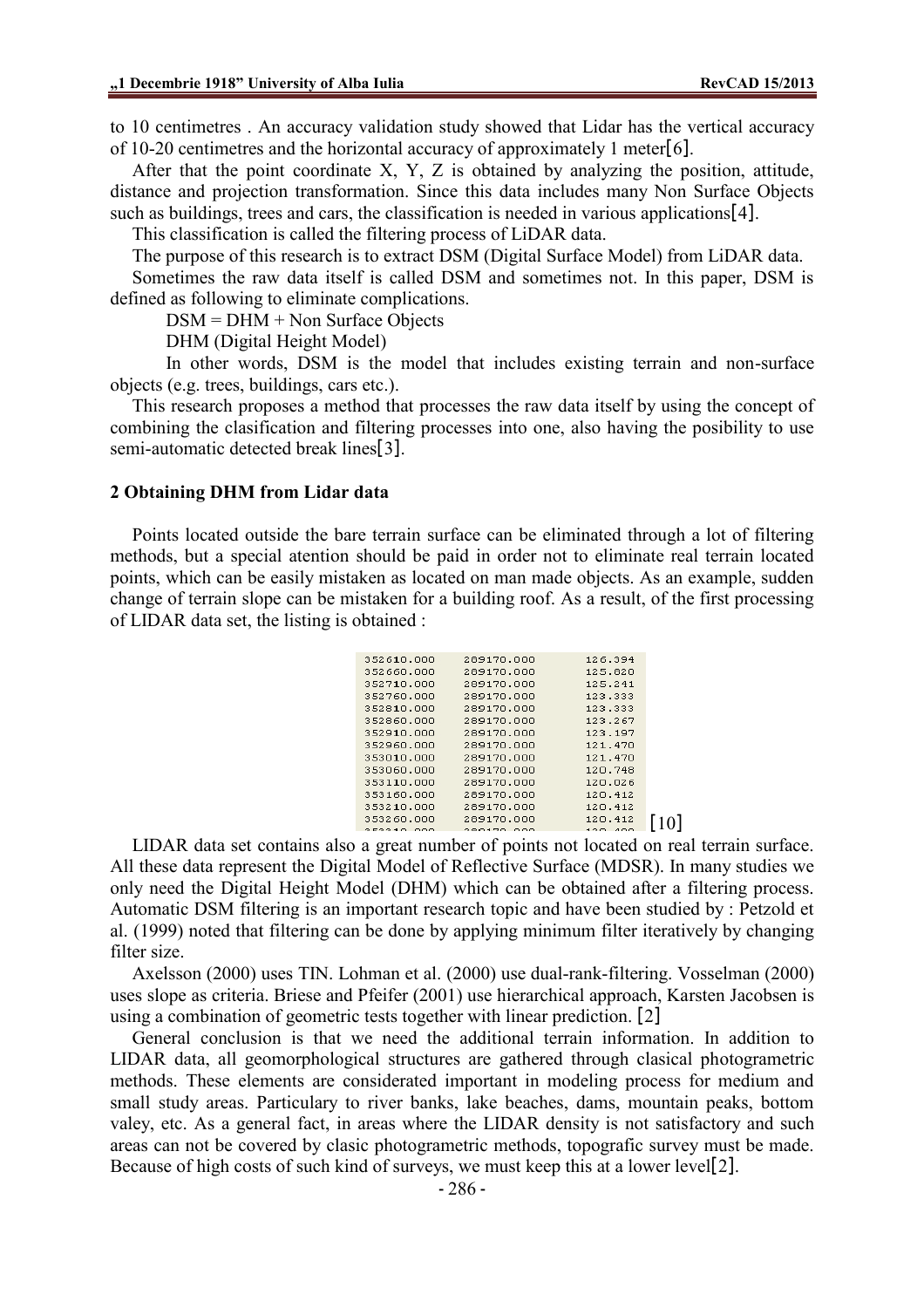*Definition of a break-line: Digitized lines that define critical changes (natural or manmade) in topographical shape.* [2]

Break lines may be selected features previously collected for planimetric purposes, ie: lakes or rivers, etc. or lines specifically digitized to define the change in topography. The most important reason why break lines should be considered in global reconstruction is the demand to keep the number of unknown geometric [3].

As in the least squares adjustment the size and the structure of the normal equation matrix depends on the unknown quantities, and as the object surface elements can be eliminated in the matching, the amount of unknowns depends mostly on the number of DHM grid points. Beside the largest errors of the matching occur due to break lines when a continuous model is used in object surface reconstruction  $[2]$ .

Thus, if a continuous model is used without considering break lines, the result is not reliable especially at break line locations. These reasons imply that in global object reconstruction break lines should be detected at first so that break line areas could be better modelled  $[2]$ .

Break lines can be regarded as a discontinuity of the mathematical model if the object surface is modelled without considering break lines and smoothness constraints are used for reconstruction of the smooth object surface. Thus, break lines can be detected by computing one ortho-image per aerial input image and the difference (or deviation image in case of more than two input images) ortho-image at the same image pyramid level, and interpreting large differences between the ortho-images as defects in the geometric model originating, e.g., from not modelled break lines[4].

As I said before, LIDAR data is a cloud of points without structure. Without additional information, a digital height model cannot offer the certitude of a real representation. An DHM must contain in his structure information about break lines and not only. Raster data together with vector data shows the model discontinuities in areas with break lines $[4]$ .

Among their advantages, these systems afford the opportunity to collect terrain data about steep slopes and shadowed and inaccessible areas (such as large mud flats and tidal areas)[7]. Following the initial post processing and positional assurance, the Lidar data are filtered for noise removal and prepared as a file of x,y,z points[7].



Fig. 1 Theoretical pulse emitted from a Lidar system

The imagery can be used to add break lines to the Lidar data to reveal the terrain more  $\arctan\left[\frac{2}{2}\right]$ .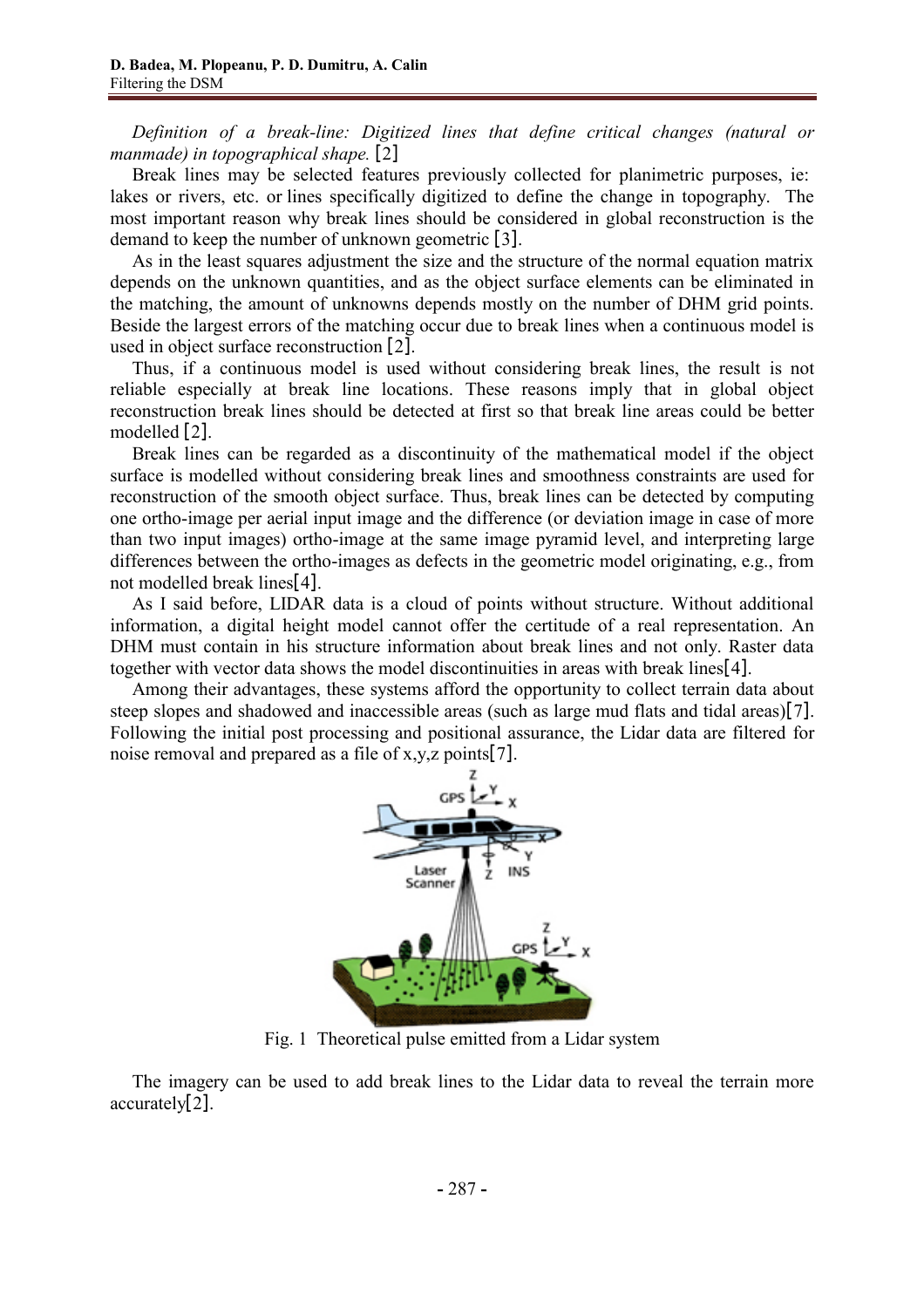# **3. DHM generation from Lidar data and filtering**

A method for the generation of DHM from airborne Lidar data presented which was developed and improved at IPI. The method distinguishes itself by using the filter in the same time with interpolation

The original data obtained by ALS express the surface of ground objects, not only the ground surface but also trees and roofs of buildings. These data are called digital surface model (DSM). It is necessary to distinguish these ground objects and to create a digital height model (DHM) that expresses the ground elevation by removing trees and buildings from  $DSM[3]$ . This process is called "filtering.". The manual refinement is time consuming[3]. The strategy for automatic filtering is based on a combination of geometric conditions together with Linear Prediction. The filtering was applied to photogrammetric acquired data via automatic image matching  $3$ .



Fig. 2 DSM Gren points belonging to surface of objects; DHM - Only red points – belonging to bare earth surface

The solution found, combines filtering and interpolation of terrain. Is called a robust interpolation or robust linear prediction [2]. The algorithm is embedded in a hierarchical approach, however, the filtering of the laser scanner data on one level will be described first. In this Algorithm a rough approximation of the surface is computed first. Next, the residuals, i.e. the oriented distances from the surface to the measured points are computed. Each (z) measurement is given a weight according to its distance value, which is the parameter of a weight function[2]. The surface is then recomputed under the consideration of the weights. A point with a height weight will attract the surface, resulting in a small residual at this point, whereas a point that has been assigned a low weight will have little influence to the figure of the surface. If an oriented distance is above certain value, the point is classified as off-terrain point and eliminated completely from this surface interpolation. This process of weight iteration is repeated until all gross are eliminated or a maximum number of iterations is reached. Program RASCOR use maximum 2 iterations. The reason for this limitation is that more itterations will result in a very smooth earth surface due to the risk of elimination of too many points.

For the interpolation we use linear prediction. In this method the classification and DHM generation are performed in one step, there is no assumption that the terrain is horizontal. It is applied patch wise to the data, which result is an adaptive setting of the shift origin of the weight function. Furthermore, the base are determined for each patch separately, too. The process yields a smooth surface, that means the accidental (random) measurement errors have also been filtered.

However, the algorithm relies on a "good mixture" of ground and off-terrain (vegetation) points, which can also be seen as a high frequency of change from change from ground to vegetation points. This is necessary for a reliable determination of the shift value for the origin of the weight function. In this high frequency is not given, we need to provide the input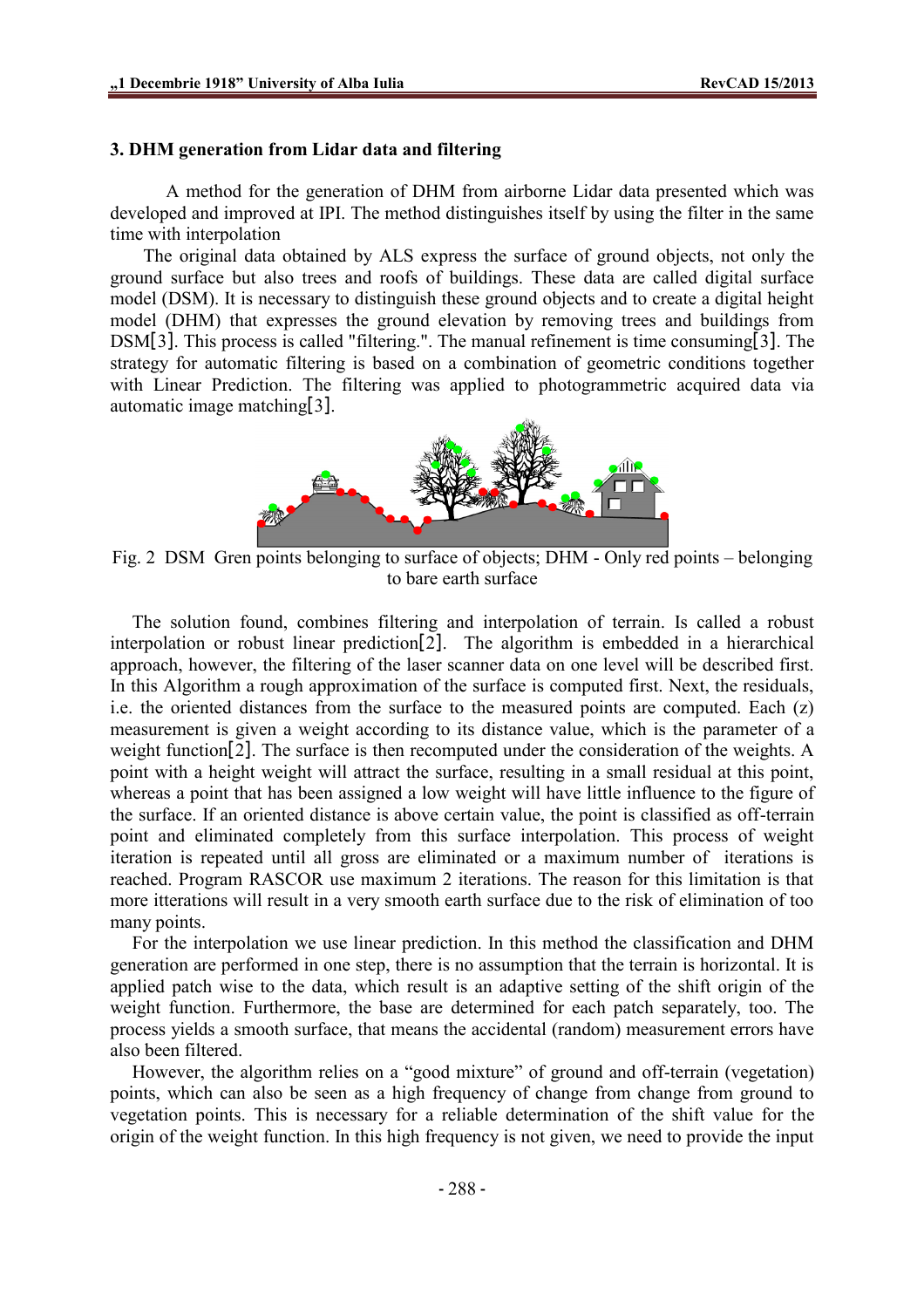data in a suitable form. This can be achieved by inserting the robust linear prediction in a hierarchic environment<sup>[2]</sup>.

# **3.1 Program Rascor for filtering and interpolation**

RASCOR is a program developed for automatic improvement of digital surface models to digital elevation models (raster data set)  $[2]$ .

Program RASCOR can analyze, improve, smooth and interpolate a digital elevation model (DEM) which may be created by automatic image matching or laser scanning (LIDAR) in an equal spacing arrangement  $2$ .

The identification of points not located on the solid ground but on topographic features like vegetation and buildings is possible by a minimal and maximal height in the area, by maximal height differences between neighbored points, by a sudden change of the height level, by a linear or polynomial interpolation in X- and Y-direction, by a minimal and maximal height difference against a local tilted plane or polynomial surface and a local prediction (least squares interpolation) based on the tilted plane or polynomial surface  $[2]$ .

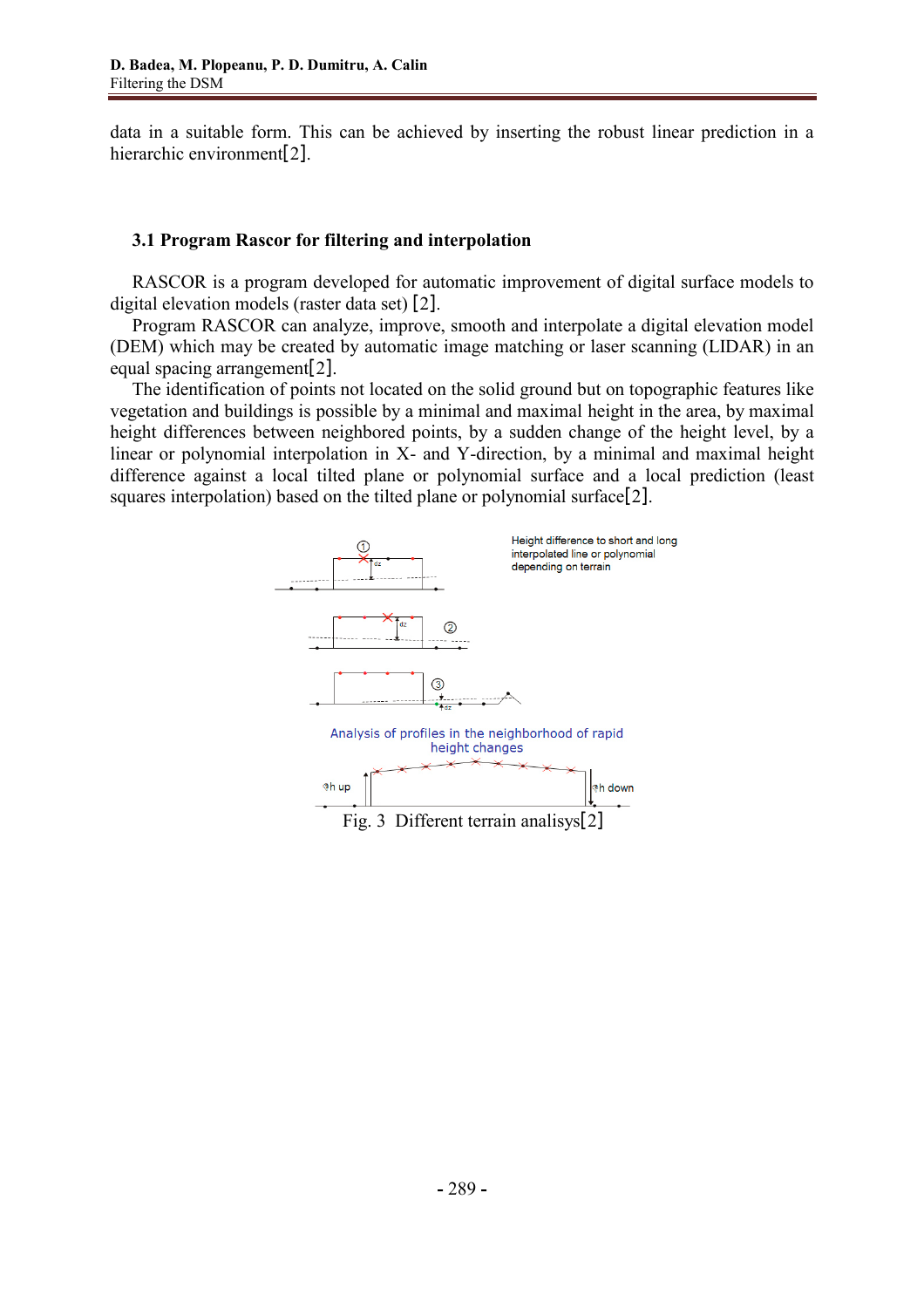The interpolated surface in the point  $P_i$ is given by:

$$
u_i = \underline{c}^T \underline{C}^{-1} \underline{z}
$$
 (1)  
\n
$$
\underline{c}^T = [C(P_i P_i) \ C(P_i P_2) \ \cdots \ C(P_i P_n)]
$$
  
\n
$$
\underline{c} = \begin{bmatrix} \frac{V_{2r}}{2} & C(P_i P_2) & \cdots & C(P_i P_n) \\ C(P_2 P_i) & \frac{V_{2r}}{2} & \cdots & C(P_2 P_n) \\ \vdots & \ddots & \vdots \\ C(P_i P_i) & C(P_i P_2) & \cdots & \frac{V_{2r}}{2} \end{bmatrix}
$$
  
\n
$$
\underline{z} = \begin{bmatrix} z_1 \\ z_2 \\ \vdots \\ z_n \end{bmatrix}
$$
 C  $(P_i P_k) = C$  (0)  $\underline{e}^{-A} \cdot \frac{(\overline{P_i P_k})^2}{B}$   
\n $u_i$  predicted value  
\ncovariances between point to be in-  
\ntepolated and measurements  
\n $\underline{c}$  covariance matrix  
\nvector of centered measurements

RASCOR can respect break lines during data handling. The break lines can be semiautomaticaly aquired and needs a supervisor. They also can be manually imputed or added in the iterative filtering process. Best results have been obtained with the *'LoG-Operator'*within HALCON, which uses the Laplacian-Operator  $\Delta g(x,y)$  and a selectable smoothing  $\sigma$  of the Gauss-function[4].

Implementation:



Fig. 4 Interpolation method  $\lceil 3 \rceil$ 

The derivates of the LoG are approximated by derivates of the Gauss-function  $G_{\sigma}(x,y)$ . This results in a detection of an ideal edge having a maxima and a minima and a zero crossing (steepest slope of the edge)  $[4]$ .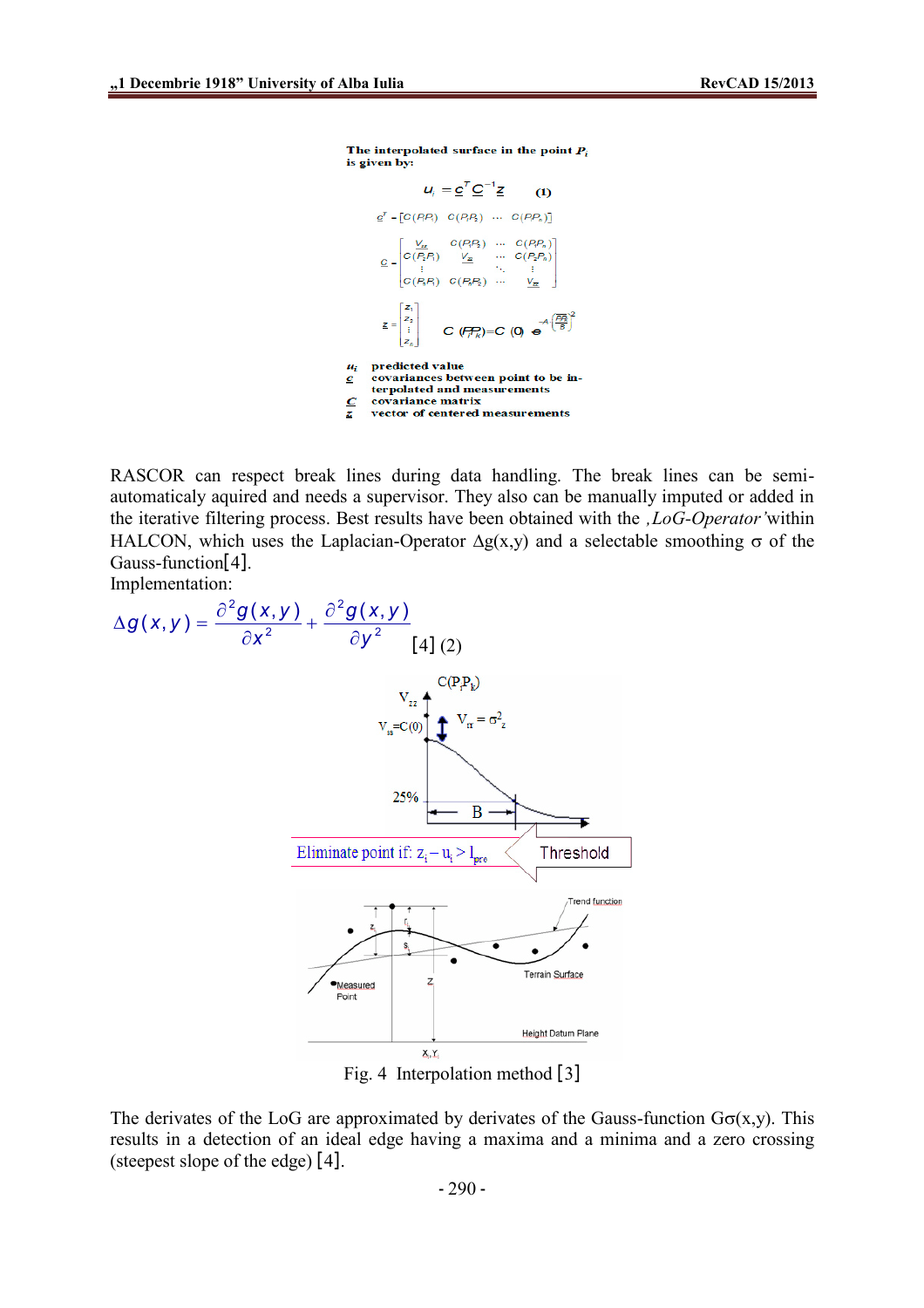$$
G_{\sigma}(x,y) = \frac{1}{2\pi\sigma^2} \exp\left[-\frac{x^2 + y^2}{2\sigma^2}\right]
$$
 (3)

and

$$
\Delta G_{\sigma}(x,y) = \frac{1}{2\pi\sigma^4} \left(\frac{x^2 + y^2}{2\sigma^2} - 1\right) \left[\exp\left(-\frac{x^2 + y^2}{2\sigma^2}\right)\right] (4)
$$

Top (upper) edge of dike could not be detected because segmentation via thresholds failed[4]. Therefore the mean curvature H is determined from the derivates of the Gauss-function:

$$
G_{\sigma}(x,y) = \frac{1}{2\pi\sigma^2} \exp\left[-\frac{x^2 + y^2}{2\sigma^2}\right]
$$
 (5)

$$
H = \frac{a - b + c}{d}
$$
  
\n
$$
a = \left(1 + \frac{\partial g(x, y)^2}{\partial x}\right) \cdot \frac{\partial^2 g(x, y)}{\partial y^2}
$$
  
\n
$$
b = 2 \frac{\partial g(x, y)}{\partial x} \cdot \frac{\partial g(x, y)}{\partial y} \cdot \frac{\partial^2 g(x, y)}{\partial y \partial x}
$$
  
\n
$$
c = \left(1 + \frac{\partial g(x, y)^2}{\partial y}\right) \cdot \frac{\partial^2 g(x, y)}{\partial x^2}
$$
  
\n
$$
d = \left(1 + \frac{\partial g(x, y)^2}{\partial x} + \frac{\partial g(x, y)^2}{\partial y}\right)^{\frac{3}{2}}
$$
  
\n
$$
d = \left(1 + \frac{\partial g(x, y)^2}{\partial x} + \frac{\partial g(x, y)^2}{\partial y}\right)^{\frac{3}{2}}
$$
  
\n
$$
[4] (6)
$$

A break line will avoid an elimination at locations with rapid change of the inclination like a dam. Program RASCOR is using a sequence of different methods for the filtering of a DSM. Only data sets with raster arrangement are accepted [2].



Blue - terrain profile including all topographic objects Red - interpolation of the terain surface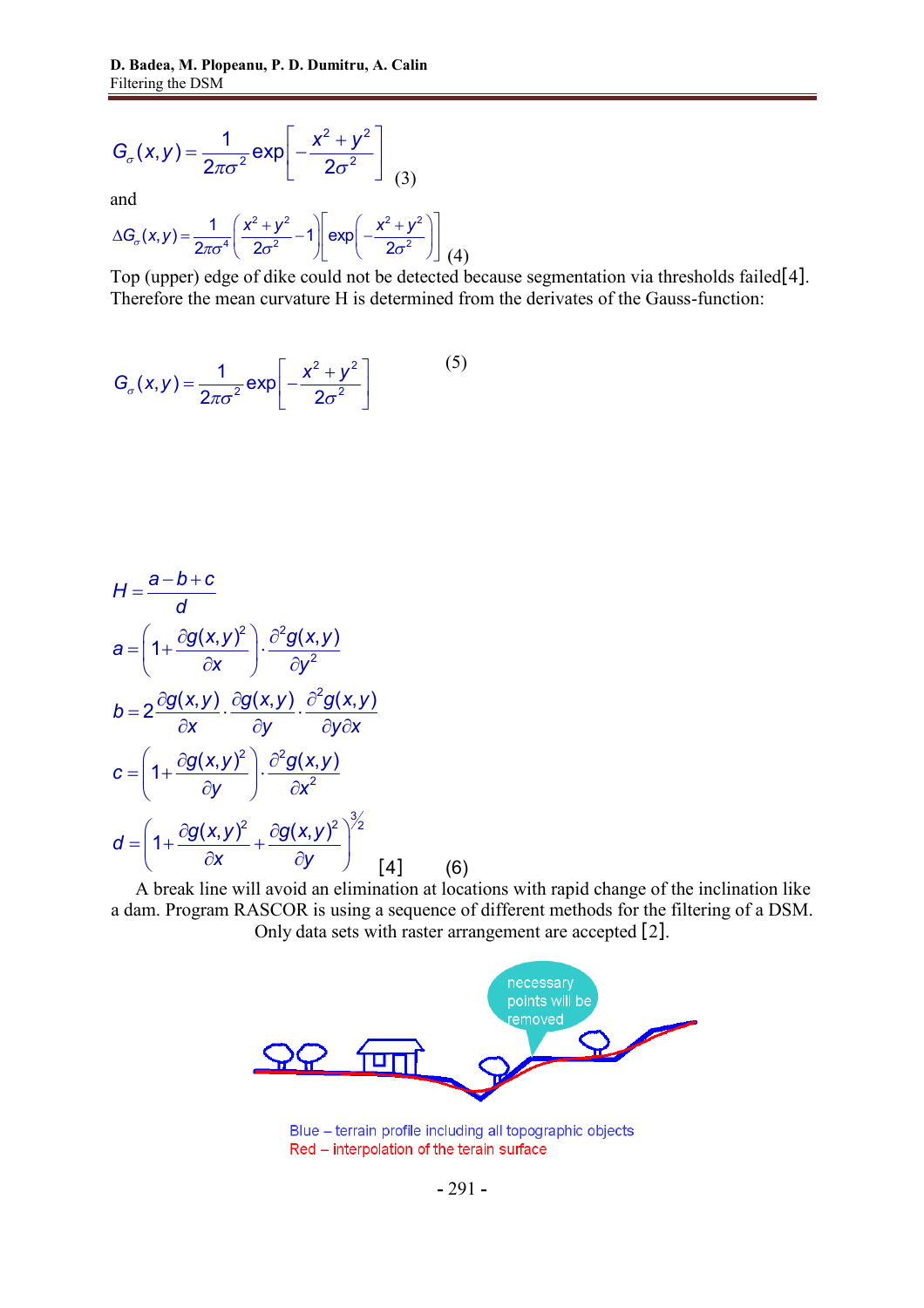Fig. 5 Interpolation without break lines  $[8]$ .

RASCOR starts with an analysis of the height distribution itself. This methods requires flat areas, it does not work in rolling and mountainous terrain. It is followed by an analysis of the height differences of neighboured points. The accepted height limit of neighboured points is depending upon the slope and the random errors. With this method only small objects and the boundary of larger elements can be eliminated, but it is still very efficient [2].

Even large buildings can be found by a sudden change of the elevation in a profile to a higher level and a later corresponding change down if no vegetation is located directly beside the buildings. This method is used for laser scanning, but it is not optimal for DEMs determined by automatic image matching where the buildings are looking more like hills [2]. Other larger objects not belonging to the bare ground are identified by a moving local profile analysis; at first shorter and after this longer profiles are used. The required length of the moving local profiles is identified by an analysis of a sequence of shorter up to longer profiles<sup>[2]</sup>. In flat areas the individual height values are checked against the mean value of the local moving profile, in rolling areas a linear regression is used, in mountainous areas polynomials have to be used. It will be combined with data snooping taken care about a not even point distribution caused by previously eliminated points. All these methods are applied in  $X$ - and Y-direction<sup>[2]</sup>. Elements which have not been removed by this sequence of tests are analysed by moving surfaces which may be plane, inclined or polynomial. The size of the moving surfaces is identified by the program itself by checking the data set with a sequence of cells with different size. As final test a local prediction can be used, but it is usually only finding few points not belonging to the surface after the described sequence of tests[2].

In the case of the check for height differences of directly neighboured points, the upper point will be eliminated if the tolerance limit will be exceeded. The other methods are using a weight factor for points located below the reference defined by the neighboured points. This will keep points located in a ditch or cutting in the data set. Usually points determined by laser scanning do not have blunders causing a location below the true position, but this may happen in the case of a DSM determined by automatic image matching, justifying a weight  $factor[2]$ .

### **3.2 Results with RASCOR**

RASCOR starts with an analysis of the height distribution itself. Based on the structure of the achieved histogram of height distribution an upper and lower limit of the accepted height can be identified automatically. This methods requires flat areas, it does not work in rolling and mountainous terrain. It is followed by an analysis of the height differences of neighboured points. The accepted height limit of neighboured points is depending upon the slope and the random errors. With this method only small objects and the boundary of larger elements can be eliminated, but it is still very efficient [3].

Even large buildings can be found by a sudden change of the elevation in a profile to a higher level and a later corresponding change down if no vegetation is located directly beside the buildings. This method can be used for laser scanning, but it is not optimal for DEMs determined by automatic image matching where the buildings are looking more like hills[3].

Other larger objects not belonging to the bare ground are identified by a moving local profile analysis; at first shorter and after this longer profiles are used. The required length of the moving local profiles is identified by an analysis of a sequence of shorter up to longer profiles. In flat areas the individual height values are checked against the mean value of the local moving profile, in rolling areas a linear regression is used, in mountainous areas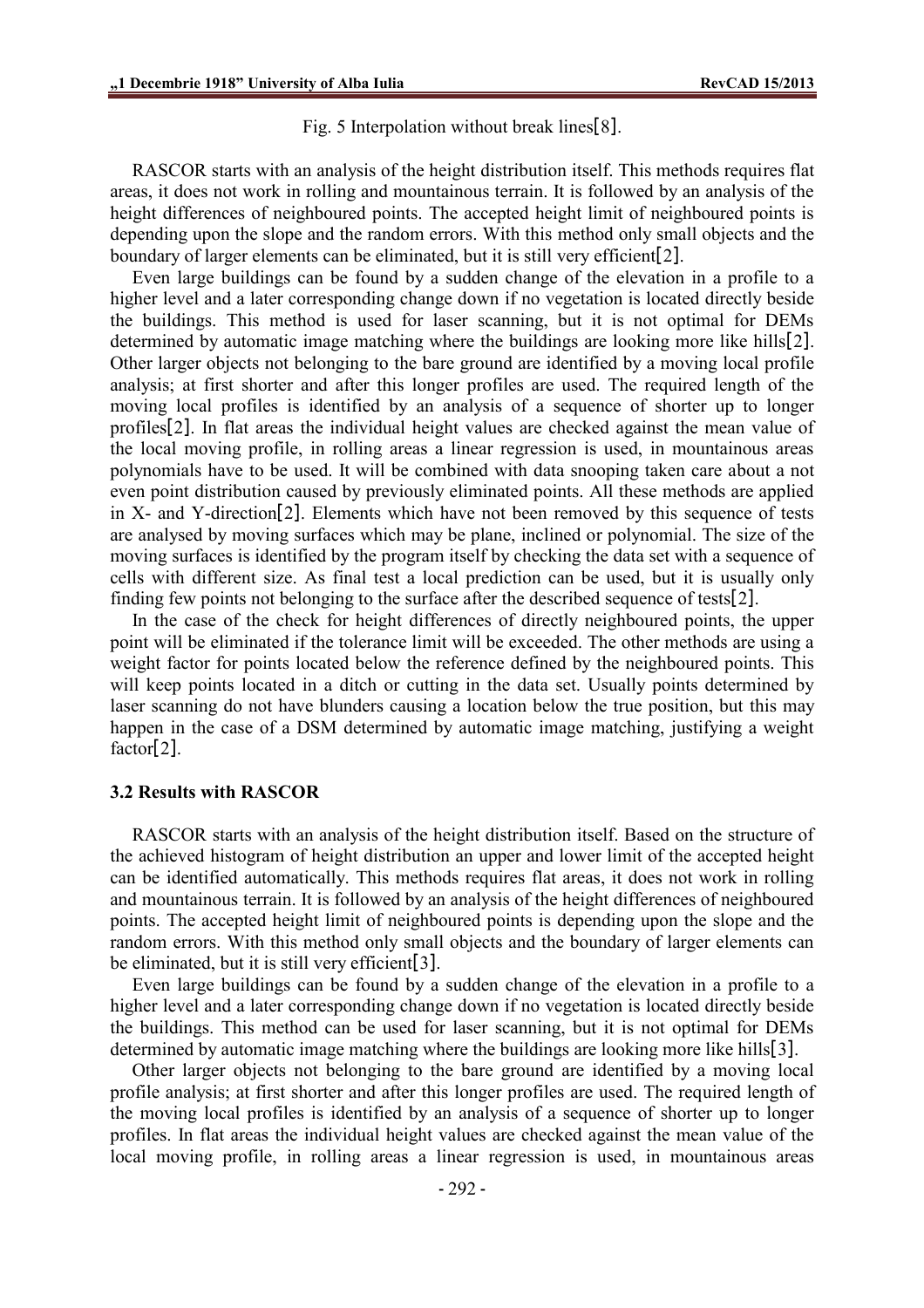polynomials have to be used. It will be combined with data snooping taken care about a not even point distribution caused by previously eliminated points. All these methods are applied in X- and Y-direction. Elements which have not been removed by this sequence of tests are analysed by moving surfaces which may be plane, inclined or polynomial. The size of the moving surfaces is identified by the program itself by checking the data set with a sequence of cells with different size. As final test a local prediction can be used, but it is usually only finding few points not belonging to the surface after the described sequence of tests  $3$ .

In the case of the check for height differences of directly neighboured points, the upper point will be eliminated if the tolerance limit will be exceeded. The other methods are using a weight factor for points located below the reference defined by the neighboured points. This will keep points located in a ditch or cutting in the data set. Usually points determined by laser scanning do not have blunders causing a location below the true position, but this may happen in the case of a DSM determined by automatic image matching, justifying a weight  $factor[3]$ .

In forest areas at first only the trees are removed by the program, smaller vegetation is remaining, so a second iteration is necessary. A second iteration in other cases may remove also terrain points leading to a more generalised DEM. This may be useful for the generation of contour lines, but it is not optimal for the correct description of the terrain[3].

RASCOR can be handled in the batch mode or a sequence of batch modes The batchhandling is based on the file rascor.dat which may include a switch for the automatic handling as batch  $\text{job}[2]$ .



Fig. 6 Mosaic of images for the test area (Ialomita Valley – Romania) (Google Earth) [9]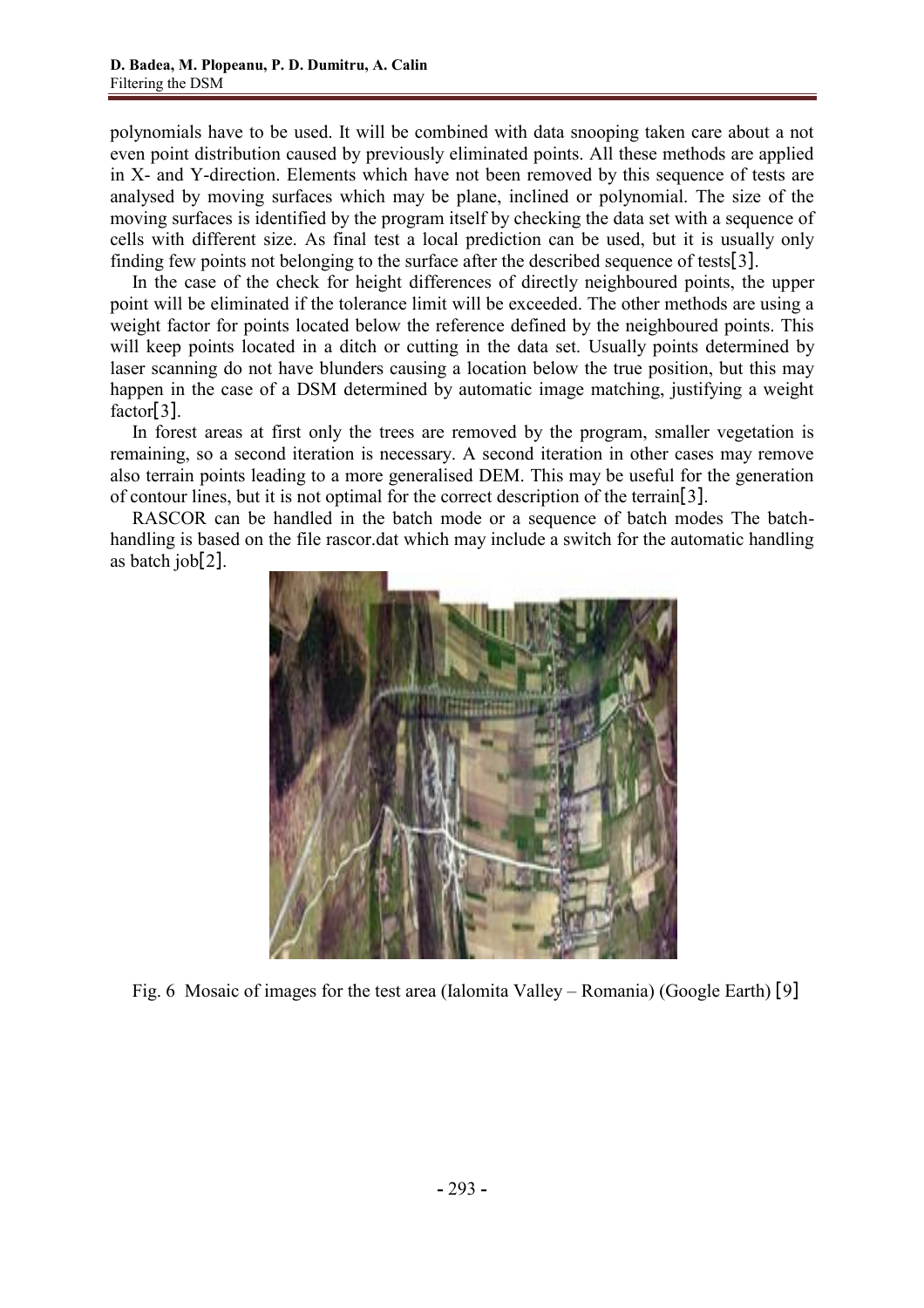

Fig. 7 DSM (Ialomita Valley – Romania) (visualisation with program LISA Basic)  $\lceil 10 \rceil$ 



Fig. 8 DHM after filtering with program Rascor (Ialomita Valley – Romania) (visualisation with program LISA Basic)  $[9]$ 

### **4. Conclusion**

Trying an automatic filtering of a DSM to obtain a DHM without considering the different classes of terrain, shows unsatisfactory. Especially areas of different terrain types or large buildings or forests.

The automatic filtering of a DSM to a DHM without respect of the different structure of the available classes is not leading to optimal results. Most terrain classes do show advantages if they are filtered individually  $3$ .

Very good results were achieved when using break lines for filtering the DSM to obtain DHM. Less points were removed from initial data in comparison with case in which break lines are not used[2]. The example showed in this paper-work is suggestive.

The programs used (RASCOR and Lisa developed at IPI) are very good . The filtering and interpolation works very fast and in a simple to use interface. The results obtained with the programs are satisfactory when we are taking care of the above concluded listed points  $[8]$ .

The operator must have additional informations about the area being filtered like an image of the area, in order to set correctly the parameters for program RASCOR. Else, the results may be wrong just because of not knowing some details which are very important for the filter process $[10]$ .

As a general conclusions, we must say that a Digital Height Model may be improved depending on each one imagination in mathematical methods or algorhitms and additional other data or parameters joined with pure Lidar data, the procedure of filtering will remain a big topic of interest because it can never be left to complete automatisation. There will always be required the human operator to judge the result and by nature, humans will always try to improve it[ $10$ ].

#### **5. Bibliography**

*1. Jacobsen, K. 2001, PC-Based Digital Photogrammetry, UN/COSPAR ESA –Data Analysis and Image Processing Techniques, Damascus, 2001; volume 13 of "Seminars of the UN Programme of Space Applications, 2001".*